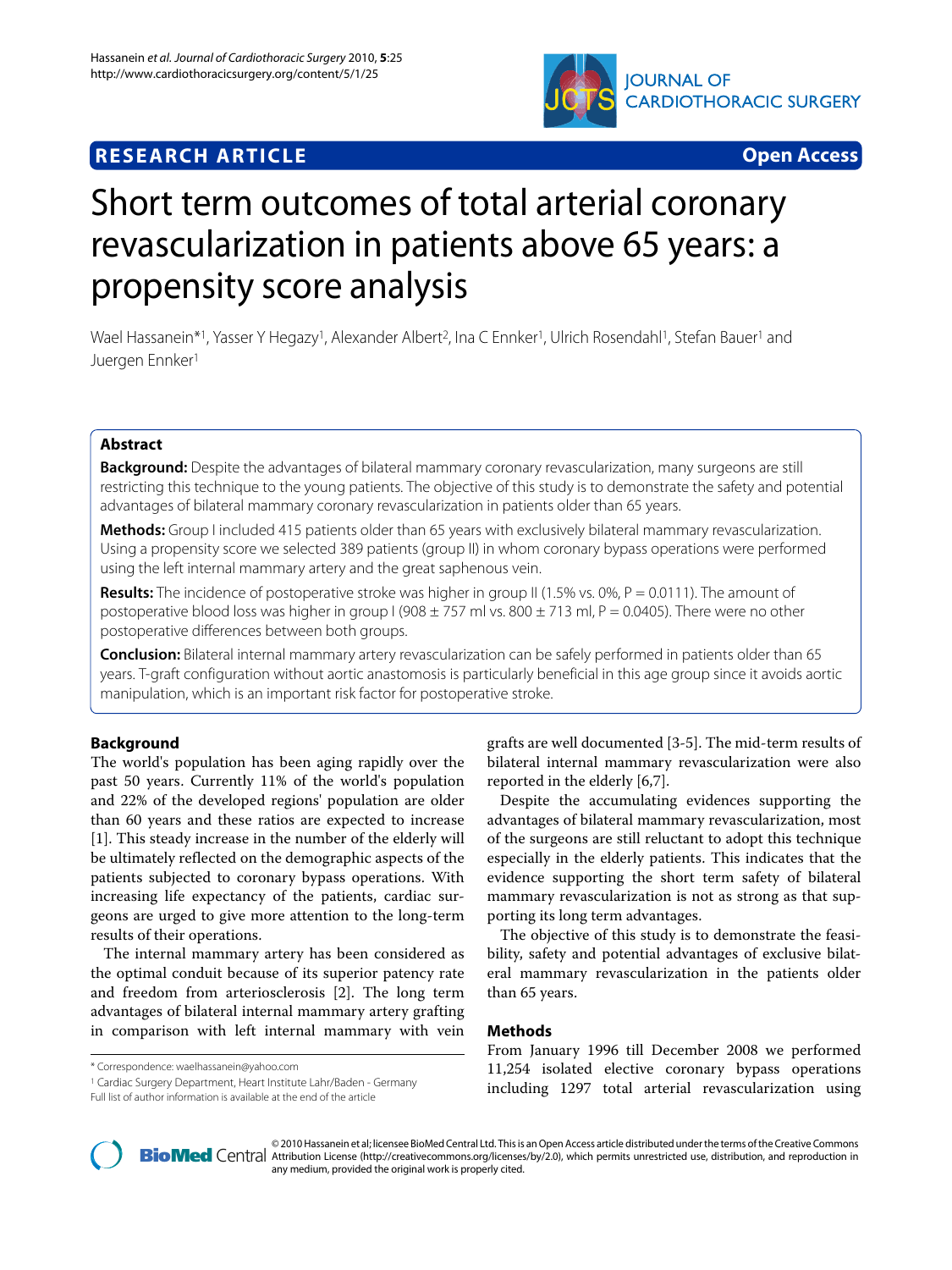exclusively bilateral internal mammary arteries. The decision to perform total arterial revascularization was taken on individual basis by the surgeon after discussing the different options with the patient.

Among the patients operated upon with total arterial revascularization, there were 415 patients older than 65 years (group I). Patients with previous cardiac operations and those with ejection fraction less than 30% were not included in the search. Using a propensity score [\[8](#page-6-6)] we selected 389 patients from our database (group II) in whom isolated elective coronary bypass operations were performed using exclusively the left internal mammary artery and the great saphenous vein.

All patients signed informed consent for the operation and data collection.

# **Operative management**

All operations were performed through conventional sternotomy. All internal mammary arteries were harvested skeletonized. Papaverine was sprayed on, but not injected inside the mammary arteries.

Intravenous heparin (300 IU/kg) was given to maintain activated clotting time above 480 seconds in both onpump and off-pump cases. The target cardiopulmonary bypass flow was maintained between 90%-120% of the calculated value (2.5  $1/m<sup>2</sup>$ ). The target pressure was 60 mmHg, and higher for patients with known carotid stenosis (60-80 mmHg), maintained with noradrenalin if necessary.

The cardiopulmonary bypass was conducted under systemic normothermia and antegrade cold hyperkalemic blood cardioplegia. Bypass grafting was performed under single aortic cross clamp.

Off-pump cases were performed using suction stabilisers such as Octopus™ (Medtronic Inc., Minneapolis, MN, USA) or the Axius Vacuum Stabilizer System™ (Guidant Corporation, Santa Clara, CA, USA). In most of cases heart positioners were used: Starfish Heart Positioner ™ (Medtronic Inc., Minneapolis, MN, USA) and Xpose Access Devise ™ (Guidant Corporation, Santa Clara, CA, USA). Intracoronary shunts were used during performing the anastomses in all off-pump cases. A blower-mister was used to help visibility.

In group I, a T-graft configuration was used in all cases with the left internal mammary anastomosed to the LAD and the right internal mammary to all other coronary arteries in a sequential manner. In group II, the left internal mammary was anastomosed to the LAD and the vein graft to the other coronary vessels. The vein grafts were anastomosed proximally to the aorta in 265 patients and as a T-graft to the internal mammary artery in 124 patients operated upon using the aorta no-touch technique.

# **Definition of terms**

Patients were considered to have preoperative renal insufficiency when the preoperative creatinine clearance was less than 60 ml/min or serum creatinine was higher than 1.5 mg/dL or when there was a history of hemodialysis. Preoperative liver insufficiency was considered based on the diagnosis made by the treating physician.

Postoperative outcomes are those events occurring within 30 days of the operation. Deep sternal wound infection was considered, following the guidelines of the Centres for Disease Control and Prevention [[9\]](#page-6-7). Postoperative myocardial infarction was defined by the elevation of creatine phosphokinase-MB fraction more than 50 U/L with the appearance of new Q waves in the ECG. Carotid stenosis was defined as occlusion or more than 50% stenosis of at least one common carotid or internal carotid artery. Postoperative stroke was defined as new focal or global neurological deficit, lasting more than 24 hours, diagnosed by a neurologist and/or confirmed by a brain CT scan.

# **Statistical analysis**

Data were collected in all patients using standardized protocols of the German Society of Thoracic and Cardiovascular Surgery and Intensive Care Medicine [\[10](#page-6-8)[,11](#page-6-9)]. A technical assistant for data collection and medical documentation controlled the data collection and tested its reliability. Data were extracted using dedicated project oriented data warehouse (data-mart) where it got transformed, consolidated, and several plausibility checks were performed. All statistics were obtained by JMP 5.1 software (SAS Institute, Inc, Cary, NC)

A propensity score was used to select the patients of group II. The details of propensity score analysis has been published elsewhere [\[8](#page-6-6)]. We used propensity score analysis to estimate the probability that a patient might be assigned exclusively bilateral internal mammary revascularization rather than revascularization using exclusively the left internal mammary artery and the great saphenous vein. Confounding preoperative factors, demographic and operative variables, that might have been in favour of one technique to the other or that could affect the results, were listed and then entered into a logistic regression model to obtain a propensity score for each patient. We matched at least one patient from group I with one patient from group II with similar propensity score value (a difference of propensity score for a matching up to 0.05 was allowed).

Variables included in the propensity score model:

- Age
- Female gender
- Chronic Obstructive Pulmonary Disease (COPD)
- EuroSCORE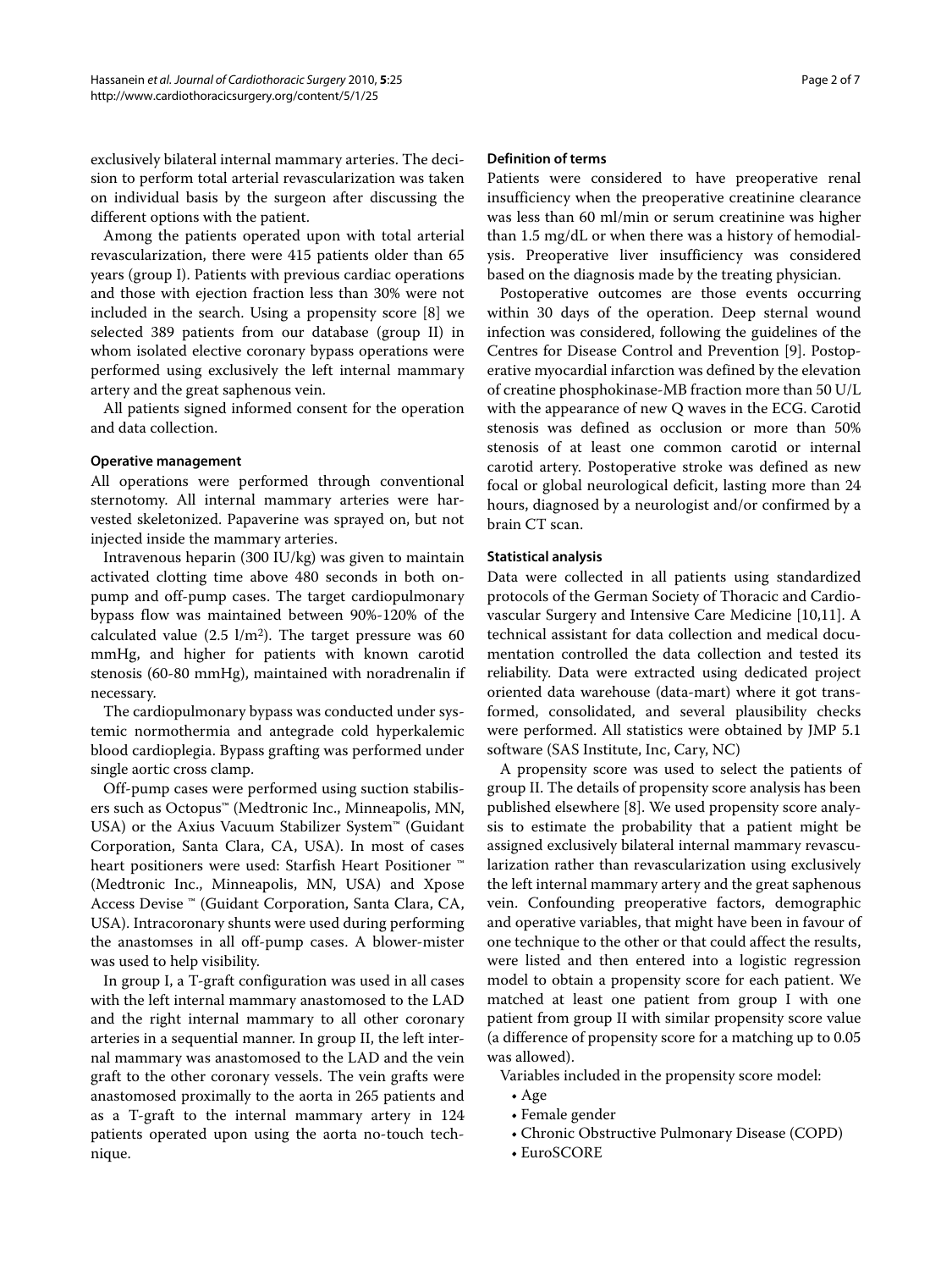- Ejection Fraction (EF)
- Peripheral arterial vascular disease (PAD)
- Renal insufficiency
- Off-pump (OPCAB)

The goodness of model was evaluated using the Hosmer and Lemeshow goodness-of-fit statistic and residual analysis. The propensity score model C-statistics (area under the receiver operating characteristic curve) was 0.82 indicating excellent matching between the two groups.

Data were expressed as mean values ± Standard deviation (SD) as well as 25, 50 and 75 percentile. Continuous variables were evaluated by unpaired Student's t test or Pearson test. For comparison of categorical variables  $X^2$ test and Fisher exact test were used, together with odds ratio and 95% confidence interval (CI 95%). P values less than 0.05 were considered statistically significant.

# **Results**

There were no important differences between the two groups regarding the preoperative characteristics (Tables 1 and [2](#page-3-0)).

The number of peripheral anastomoses ranged from 2 to 6 in both groups with a mean of  $3.14 \pm 0.86$  in group I vs.  $3.03 \pm 0.8$  in group II, P = 0.063. OPCAB was performed in 185 patients (44.6%) in group I vs. 173 patients  $(44.4\%)$  in group II (P = 0.976). Among the OPCAB subgroup of group II, there were 124 patients operated upon using the aorta no-touch technique. Partial aortic clamping was performed in the other 49 patients. The mean operative time was  $197.6 \pm 42.4$  minutes in group I vs. 191  $\pm$  44.3 minutes in group II (P = 0.033).

The incidence of postoperative stroke was significantly higher in group II (6 patients (1.5%) vs. no patients (0%),  $P = 0.0111$ ). In group II, 4 cases of stroke occurred in

|  | Table 1: Preoperative categorical variables (ACVB 389 - TAR 415) |  |  |
|--|------------------------------------------------------------------|--|--|
|--|------------------------------------------------------------------|--|--|

|                        | <b>ACVB</b> |       | <b>TAR</b>     |       | P      | Odds ratio | CI 95% |       |
|------------------------|-------------|-------|----------------|-------|--------|------------|--------|-------|
|                        | n           | $\%$  | n              | $\%$  |        |            | Lower  | Upper |
| COPD                   | 64          | 16.4  | 84             | 20.24 | 0.166  | 1.288      | 0.9008 | 1.850 |
| <b>DM</b>              | 111         | 28.5  | 131            | 31.5  | 0.349  | 1.155      | 0.854  | 1.564 |
| Females                | 105         | 26.9  | 110            | 26.51 | 0.876  | 0.975      | 0.713  | 1.333 |
| Renal<br>insufficiency | 48          | 12.34 | 49             | 11.8  | 0.816  | 0.951      | 0.621  | 1.455 |
| Liver<br>insufficiency | 19          | 4.88  | 18             | 4.34  | 0.711  | 0.882      | 0.453  | 1.714 |
| Atrial<br>fibrillation | 16          | 4.11  | 24             | 5.78  | 0.2745 | 1.430      | 0.754  | 2.785 |
| PAD                    | 45          | 11.57 | 40             | 9.64  | 0.374  | 0.815      | 0.518  | 1.279 |
| Hypertension           | 315         | 80.98 | 368            | 88.95 | 0.0022 | 1.839      | 1.243  | 2.745 |
| Pulm.<br>Hypertension  | 6           | 1.54  | $\overline{4}$ | 0.96  | 0.4586 | 0.621      | 0.157  | 2.191 |
| Carotid<br>stenosis    | 72          | 18.51 | 70             | 16.8  | 0.541  | 0.893      | 0.621  | 1.283 |
| Angina Pectoris        | 111         | 28.2  | 129            | 31.1  | 0.578  | 1.224      | 0.685  | 2.189 |

ACVB = Aorto-Coronary Venous Bypass, TAR = Total Arterial Revascularization, COPD = Chronic Obstructive Pulmonary Disease, DM = Diabetes Mellitus, PAD = Peripheral Arterial Disease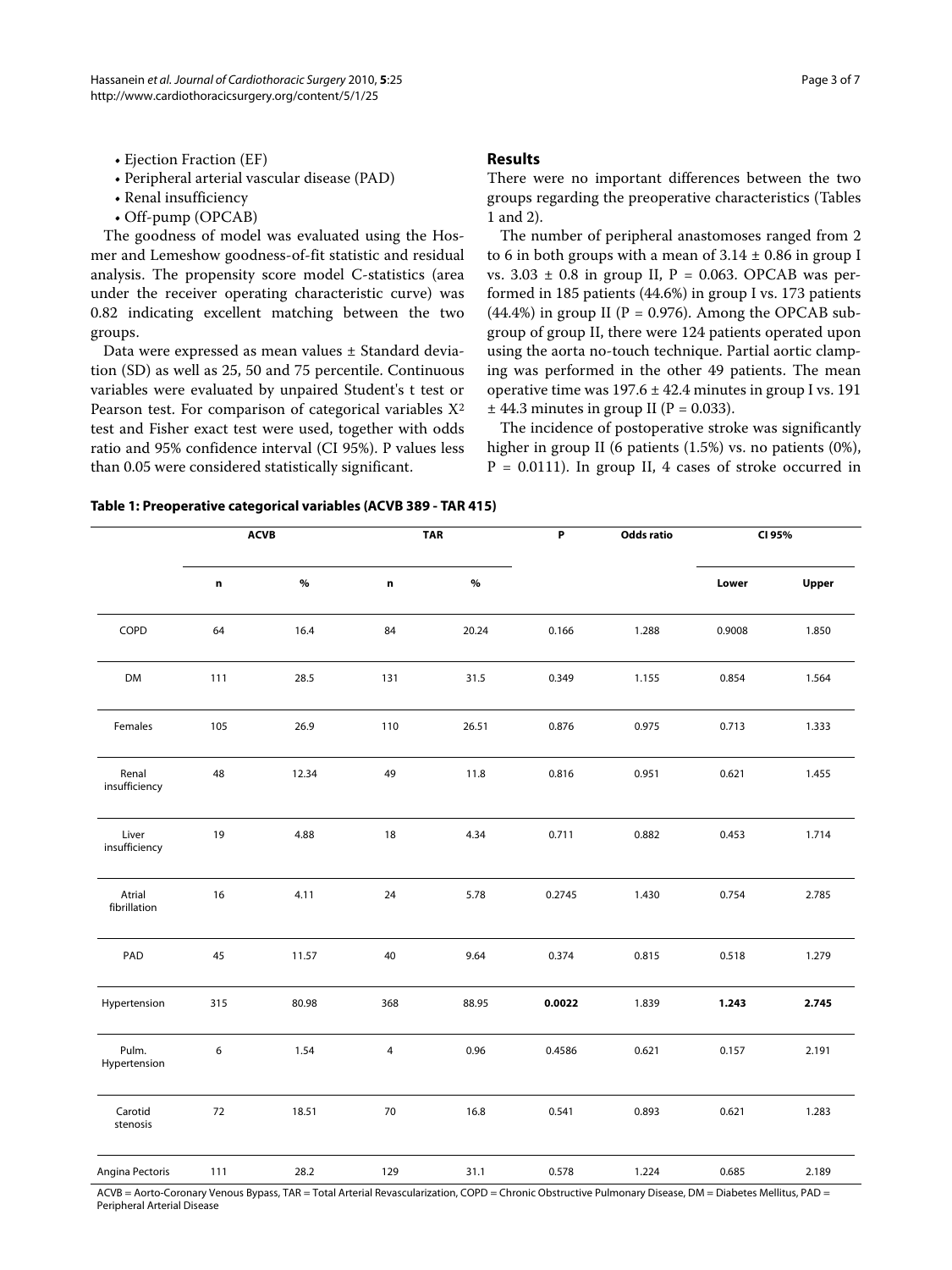patients operated upon using the cardiopulmonary bypass. The other 2 cases occurred in the OPCAB subgroup with partial clamping of the aorta.

The difference in stroke between the two OPCAB subgroups fell short of the statistically significant level ( $P =$ 0.69). There were no significant differences between the both OPCAB subgroups regarding the postoperative results.

The amount of postoperative blood loss was higher in group I (908  $\pm$  757 ml vs. 800  $\pm$  713 ml, P = 0.0405). There were no other postoperative differences between both groups (Tables 3 and 4).

# **Discussion**

The long term advantages of bilateral internal mammary artery grafting in comparison with left internal mammary with vein grafts are well documented [[3](#page-6-2)[-5](#page-6-3)]. Recently, Mohammadi et al [[12\]](#page-6-10) conducted a study aiming to find an age-cut-off for the loss of benefit from bilateral internal mammary artery grafting. They studied more than

10,000 patients and concluded that the additional survival benefit of using a second internal mammary artery decreases gradually with age, and is lost after 60 years of age. Concerns regarding the technical aspects of this work have already been published [[13](#page-6-11)]. As a matter of fact, old age is not known to be a protective factor against occlusion of vein grafts. Loss of long term benefit of bilateral mammary can always be statistically demonstrated if only few patients survive long enough to reach the time where venous grafts are occluded while arterial grafts are still patent. Prospectively speaking, the surgeon can never know how long his next patient is going to live after the operation. We believe that setting a concrete cut-off age for applying total arterial revascularization is not the best practice. However, we chose to study the patients older than 65 years because this is the age at which it was recommended not to perform bilateral mammary revascularization [\[12](#page-6-10)].

An important factor negatively influencing the decision to perform total arterial revascularization is the lack of

# **Min. 25% 50% 75% Max Mean Std. Dev. P** Age (years) ACVB 65.08 68 70.92 75.83 88 72.065 4.866 0.532 TAR 65.08 67.92 71.42 75.25 88.08 71.859 4.472 BMI (kg/m2) ACVB 18.22 24.87 27.04 29.40 43.25 27.365 3.645 **0.0155** TAR 17.67 25.46 27.89 30.1 41.14 27.97 3.501 EF (%) ACVB 30 50 61 70 88 59.52 13.25 0.138 TAR 30 52 65 70 91 60.91 13.15 EuroSCORE ACVB 2 3 5 6 12 5.020 2.223 0.1911 TAR 2 3 4 6 12 4.816 2.184 Hb (g/dl) ACVB 8 12.5 13.6 14.6 18.1 13.45 1.555 0.177 TAR 8.8 12.6 13.7 14.7 17.5 13.60 1.552 S. Urea (mg/dl) ACVB 17 33 39 48 341 42.86 22.23 0.401 TAR 13 32 39 47 133 41.74 14.29 BMI = Body Mass Index, EF = Ejection Fraction, Hb = Haemoglobin, S Urea = Serum Urea

#### <span id="page-3-0"></span>**Table 2: Preoperative continuous variables (ACVB 389 vs. TAR 415)**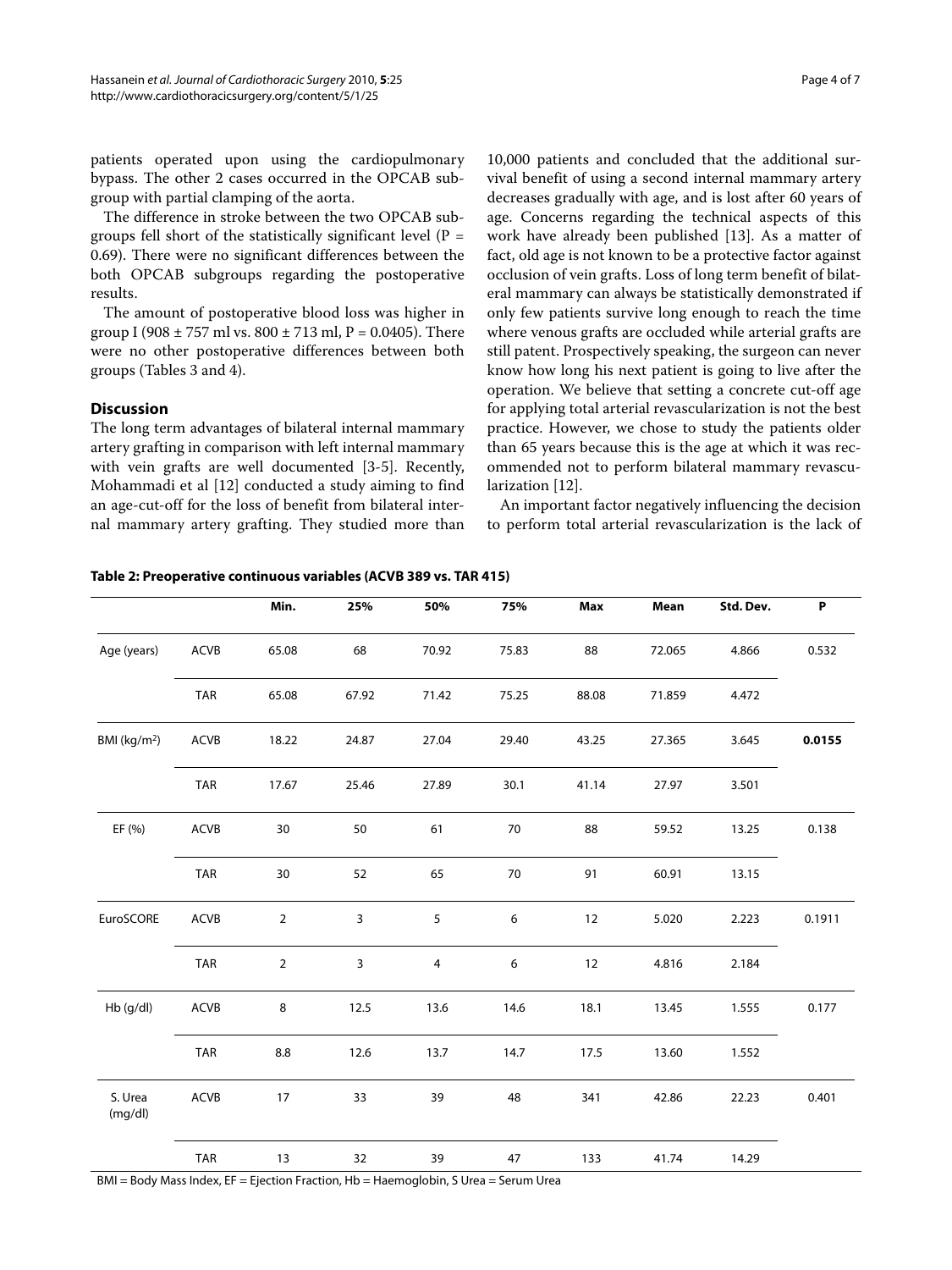|                   | <b>ACVB</b>    |      | <b>TAR</b>     |      | P      | <b>Odds ratio</b> | CI 95% |       |
|-------------------|----------------|------|----------------|------|--------|-------------------|--------|-------|
|                   | $\mathbf n$    | $\%$ | $\mathbf n$    | $\%$ |        |                   | Lower  | Upper |
| <b>DSWI</b>       | $\overline{7}$ | 1.8  | 10             | 2.4  | 0.54   | 0.74              | 0.26   | 1.951 |
| Arrhythmia        | 172            | 44.2 | 175            | 42.2 | 0.5581 | 0.919             | 0.695  | 1.216 |
| Reintubation      | 16             | 4.1  | 12             | 2.8  | 0.3451 | 0.694             | 0.317  | 1.479 |
| Stroke            | 6              | 1.5  | 0              | 0    | 0.0111 |                   |        |       |
| Infarction        | 12             | 3.1  | $\overline{7}$ | 1.6  | 0.1922 | 0.539             | 0.198  | 1.354 |
| Rethoracotomy     | 6              | 1.5  | 5              | 1.2  | 0.6805 | 0.778             | 0.222  | 2.604 |
| 30 days Mortality | 4              | 1    | $\overline{7}$ | 1.7  | 0.4219 | 1.651             | 0.494  | 6.343 |

# **Table 3: Postoperative categorical variables (ACVB 389 vs. TAR 415)**

DSWI = Deep Sternal Wound Infection

general acceptance about the optimal strategy of arterial bypass grafting. In our group of patients with total arterial revascularization we included only patients with exclusively bilateral internal mammary in a T-graft configuration with the left mammary supplying the LAD and the right mammary supplying the other coronary vessels. This strategy has become our standard bypass procedure in all age groups. According to our experience, it is possible in the vast majority of patients to perform total revascularization using this strategy. We developed a simple formula to estimate the required length of the right internal mammary artery preoperatively [[14\]](#page-6-12).

In T-graft composite bilateral internal mammary revascularization, the whole heart depends on the left internal mammary for its blood supply. Concerns regarding the inability of the left internal mammary to supply the whole heart are only theoretical. These concerns are not supported by well-designed studies and are not evidence based. On the other hand, important studies showed that total arterial revascularization using a composite graft provided a 2-3 fold increase of reserve blood flow to the coronary vascular bed [\[15](#page-6-13),[16](#page-6-14)].

An important advantage of bilateral mammary revascularization with the T-graft configuration is minimizing the risk of stroke by avoiding performing the proximal anastomosis to the ascending aorta. In our 415 patients there was no single patient with postoperative stroke. Embolic dislodgment of atherosclerotic plaques during surgical aortic manipulations has been recognised as a major cause of stroke [[17\]](#page-6-15). This is particularly important in the elderly patients. Avoiding aortic manipulations results in a minimal incidence of perioperative stroke [[18\]](#page-6-16).

An apparent disadvantage of bilateral mammary revascularization is the increase in amount of postoperative blood loss. In our study, the patients of the total arterial group lost about 100 ml blood through the chest drains more than those of the conventional group. This increase in blood loss was also observed in other studies [\[19](#page-6-17)]. In the presence of a second mammary bed, more blood loss through the chest drains should be expected. Nevertheless, this increase in chest drainage becomes clinically less relevant if we take in consideration the avoidance of blood loss through the leg wound.

An important concern about bilateral mammary revascularization is the sternal wound complications. Tampoulis et al [\[20\]](#page-6-18) presented a best evidence topic according to a structured protocol to answer the question, if bilateral mammary coronary bypass increases the risk for mediastinitis. Their results showed that bilateral mammary revascularization carried 2.5 to 5 fold higher incidence for mediastinitis after coronary bypass. Nevertheless, in patients in whom the internal mammary was harvested skeletonized, the risk was significantly lower and almost similar to patients receiving a single internal mammary graft. Harvesting the internal mammary artery together with the fascia, vein, muscle and fat is likely to compromise the blood supply to the sternum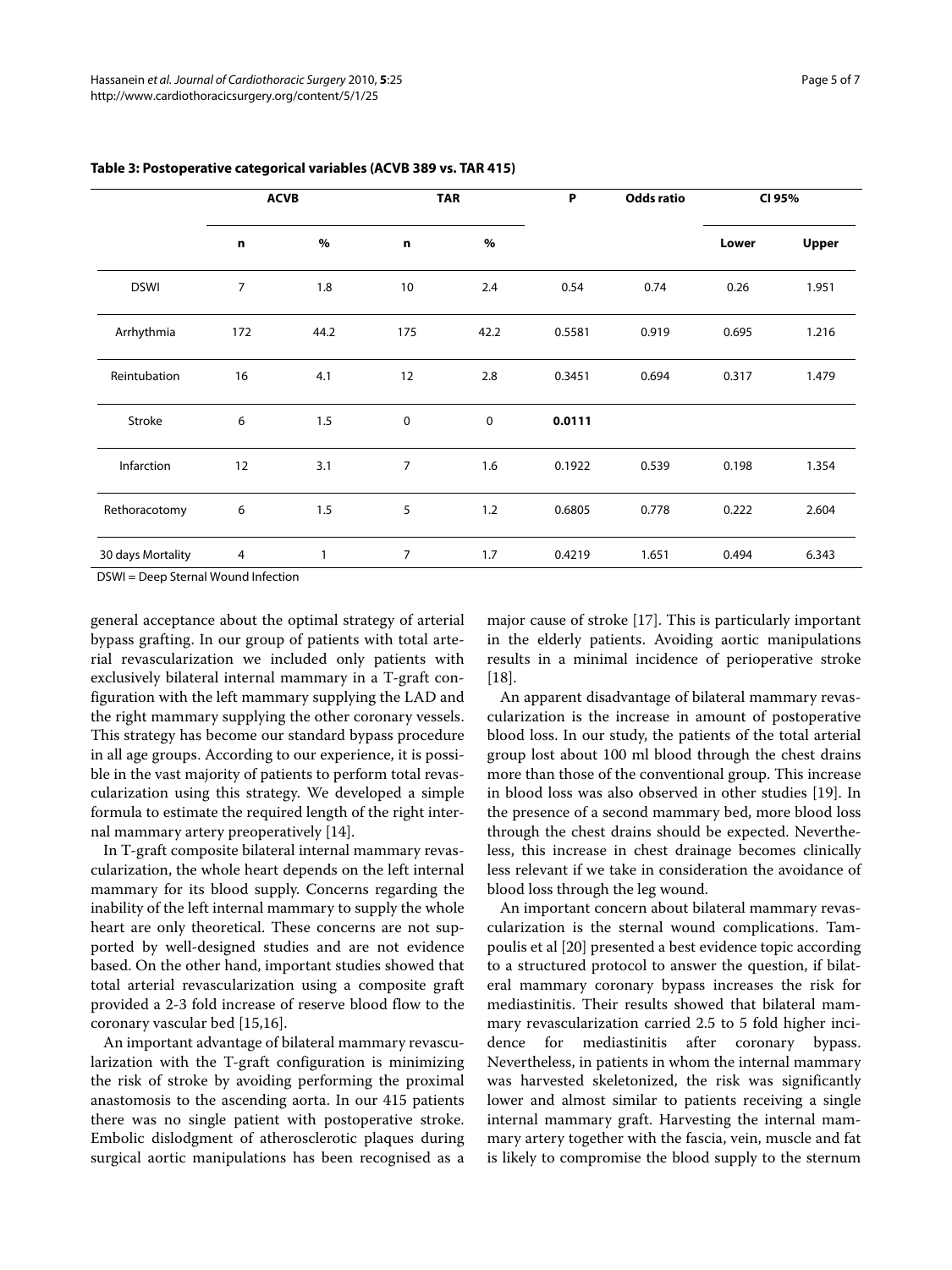|                                        |             | Min.         | 25%            | 50%  | 75%  | Max. | Mean   | St.D.  | P      |
|----------------------------------------|-------------|--------------|----------------|------|------|------|--------|--------|--------|
| <b>ICU Stay</b><br>(days)              | ACVB        | $\mathbf{1}$ | $\overline{2}$ | 3    | 5.75 | 35   | 4.63   | 3.93   | 0.3951 |
|                                        | TAR         | $\mathbf{1}$ | $\overline{2}$ | 3    | 6    | 40   | 4.87   | 3.43   |        |
| <b>Blood loss</b><br>(m <sub>l</sub> ) | <b>ACVB</b> | $\pmb{0}$    | 400            | 625  | 1025 | 8300 | 800.01 | 713.24 | 0.0405 |
|                                        | <b>TAR</b>  | $\pmb{0}$    | 475            | 750  | 1150 | 7880 | 907.88 | 756.79 |        |
| Pd Hb (g/dl)                           | <b>ACVB</b> | 7.7          | 10.4           | 11.4 | 12.4 | 14.9 | 11.40  | 1.318  | 0.5783 |
|                                        | <b>TAR</b>  | 8.1          | 10.5           | 11.3 | 12.2 | 14.8 | 11.35  | 1.24   |        |
| Max<br>LC(1000/ul)                     | ACVB        | 3.2          | 10.3           | 12.6 | 14.9 | 59.3 | 13.32  | 5.09   | 0.7021 |
|                                        | TAR         | 5.7          | 10.1           | 12.1 | 14.7 | 82.7 | 13.17  | 5.58   |        |
| S Urea<br>(mg/dl)                      | ACVB        | 17           | 33             | 39   | 48   | 341  | 42.86  | 22.23  | 0.4017 |
|                                        | <b>TAR</b>  | 13           | 32             | 39   | 47   | 133  | 41.74  | 14.29  |        |

# **Table 4: Postoperative continuous variables (ACVB 389 vs. TAR 415)**

Pd = Predischarge, LC = Leucocytic count, S Urea = Serum Urea (highest measurement)

impending the sternal healing and exposing the sternum to the risk of early dehiscence and infections. In our study we used skeletonized internal mammary arteries in all the patients and we found no statistically significant difference between our two groups of patients. All 17 DSWI cases (7 in ACVB and 10 TAR) were treated using vacuum-assisted closure.

The decreased incidence of mediastinitis with skeletonised internal mammary artery has no patency cost. Calafiore et al [[21](#page-6-19)] demonstrated that skeletonised and pedicled internal mammary arteries are equal regarding the early and midterm postoperative patency.

In conclusion, total arterial revascularization using exclusively the two internal mammary arteries is safe to perform in the elderly. T-graft configuration without aortic anastomosis is particularly beneficial in this age group since it avoids aortic manipulation, which is an important risk factor for postoperative stroke.

#### **Limitations**

An important limitation of our study is the lack of longer follow up. However, the long term advantages of bilateral internal mammary artery grafting in comparison with left internal mammary with vein grafts are well documented [[3](#page-6-2)[-5](#page-6-3)].

Another limitation is its retrospective nature. To overcome this limitation, we performed the propensity score analysis. Nevertheless, propensity score analysis has its own limitations [\[8](#page-6-6)].

#### **Competing interests**

The authors declare that they have no competing interests.

# **Authors' contributions**

WH wrote the first draft of the manuscript. YYH wrote the "Results" section. AA helped with data collection and retrieval, and performed the statistical analysis. JE approved the final version of the manuscript. All authors revised the manuscript critically.